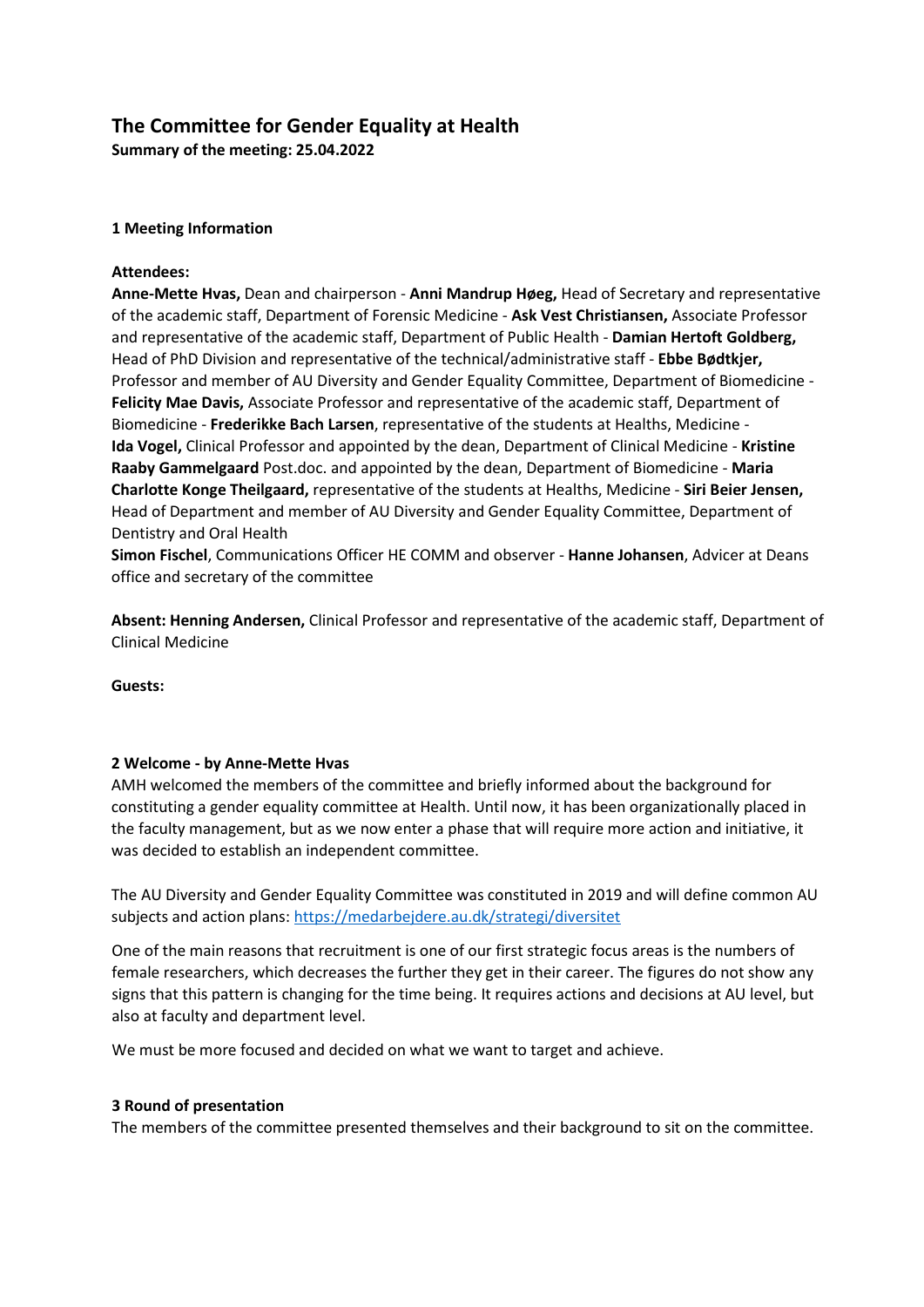## **4 Terms of reference for Health Gender Equality Committee**

The committee took note of the briefing

### **5 The Advisory Panel**

The committee took note of the briefing and was asked to submit proposals for potential members of the panel, which will be discussed at the next meeting June 9, 2022.

## **6 Annual follow-up to the faculty management team on the gender equality area**

The committee took note of the briefing.

*Following topics were discussed in relation to the work in the Health Gender Equality Committee:*

- Different approaches to the subject of gender equality: Knowledge and reason / ideology Numbers and statistics / environment and culture
- "Diversity" should be part of our approach as it is important to have a wider approach to equality, as in society in general
- Explicit, implicit, and unconscious biases, for example. in connection with recruitment
- Different approaches to the structural and cultural differences: -quotes -information and education at all managerial levels -how to work from a common standing point for both genders: This is not only a question of justice, but a work to be done for the best of the faculty and the research

## *Following topics were discussed in relation to the statistics showing less women in higher research positions:*

- Our approach needs a broader focus: the challenges at the postdoc level start early in their career
- Can detailed data, preferably qualitative data, be obtained from the KVINFO survey? Both men's and women's answers could reveal not measurable challenges and invisible quotes
- The private sphere is part of the equality discussions when going abroad: For example, the fact that women take maternity leave while the man continues his career/stays abroad/
- Need for:
	- role models
	- framework that takes family life into account
	- Not gender-based support: Maternity leave is an obstacle. We need a better support for *everyone*, as you lose momentum during long maternity leaves